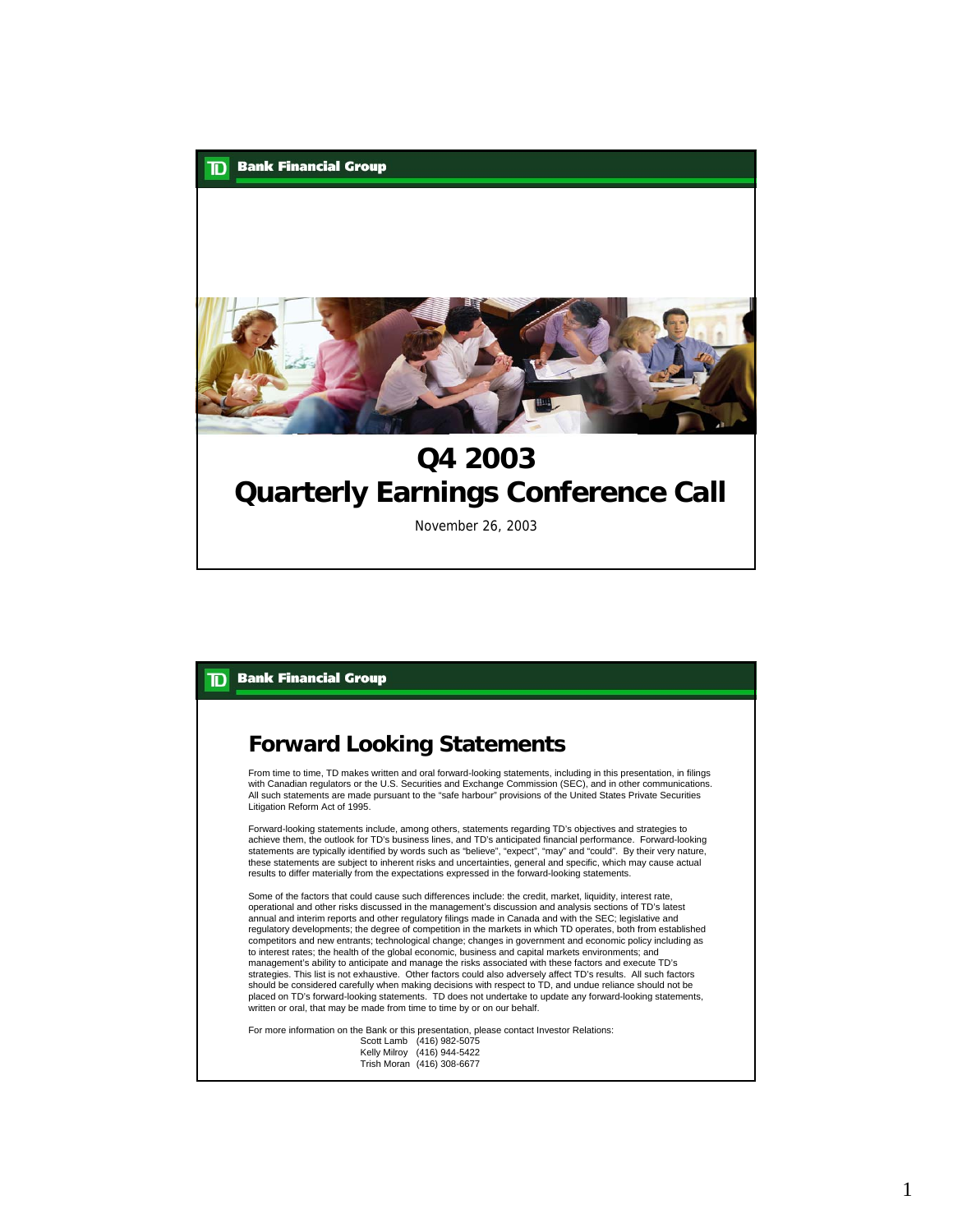

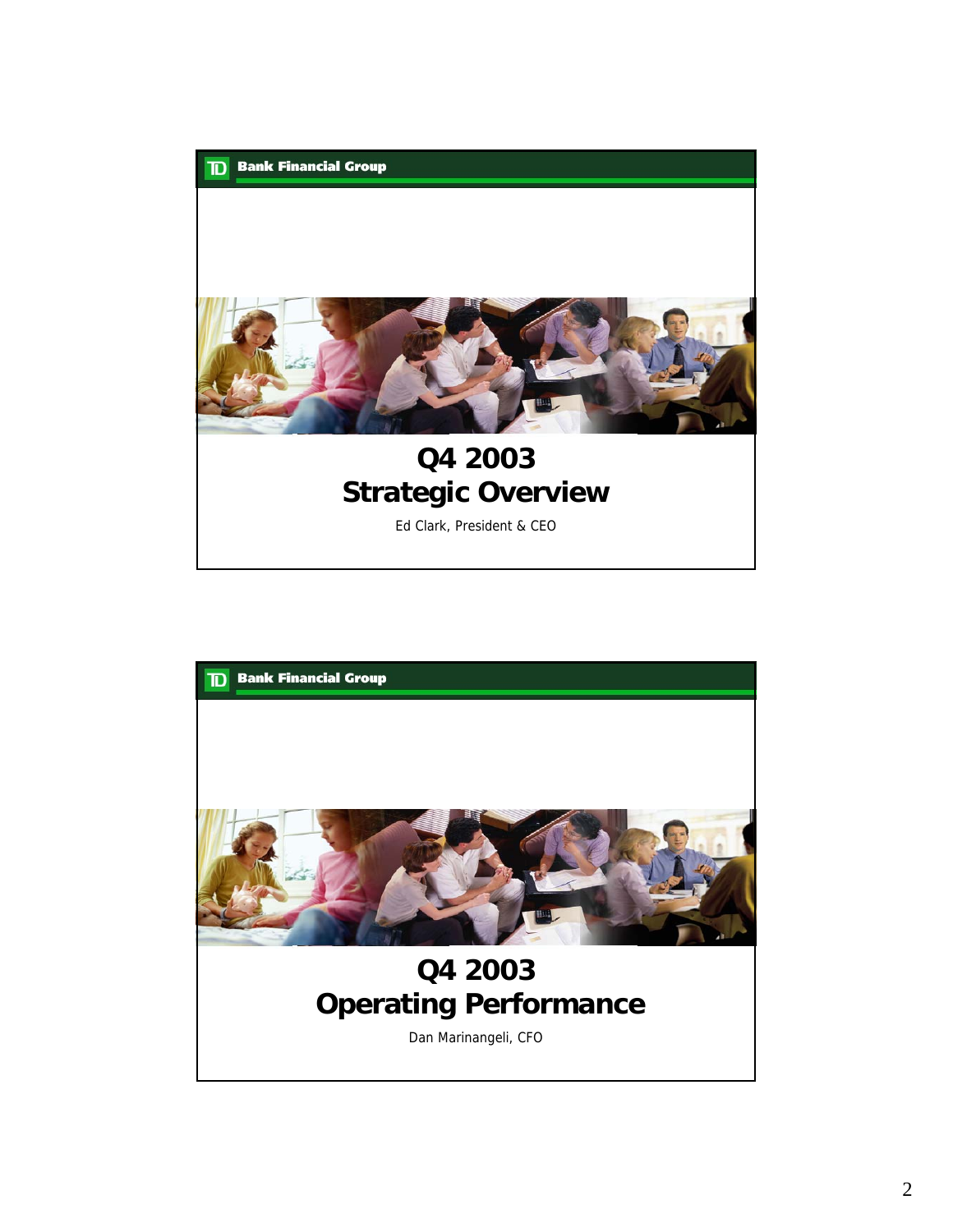

| <b>Bank Financial Group</b><br>TD                                                                      |                       |            |                       |              |  |
|--------------------------------------------------------------------------------------------------------|-----------------------|------------|-----------------------|--------------|--|
|                                                                                                        |                       |            |                       | <b>TDBFG</b> |  |
| <b>Earnings Reconciliation</b>                                                                         |                       |            |                       |              |  |
|                                                                                                        | Q4 2003<br>\$ million | <b>EPS</b> | FY 2003<br>\$ million | EPS          |  |
| Reported GAAP earnings to common                                                                       | \$480                 | \$0.73     | \$989                 | \$1.51       |  |
| Amortization of intangibles                                                                            | 112                   | 0.17       | 491                   | 0.75         |  |
| Reported operating cash earnings to common                                                             | \$592                 | \$0.90     | \$1,480               | \$2.26       |  |
| Q4/03 includes the following items:                                                                    |                       | Pre-Tax    | Post-Tax              | <u>EPS</u>   |  |
| • General loan loss provision release (corporate)                                                      |                       | 157        | 100                   | 0.15         |  |
| • Sectoral provision release (non-core)                                                                |                       | 40         | 25                    | 0.04         |  |
| • Charge for previously unhedged non-trading \$US<br>exposure related to \$US Visa product (corporate) |                       | (61)       | (39)                  | (0.06)       |  |
| • Systems write-offs, real estate downsizing and legal<br>provision (non-core)                         |                       | (29)       | (18)                  | (0.03)       |  |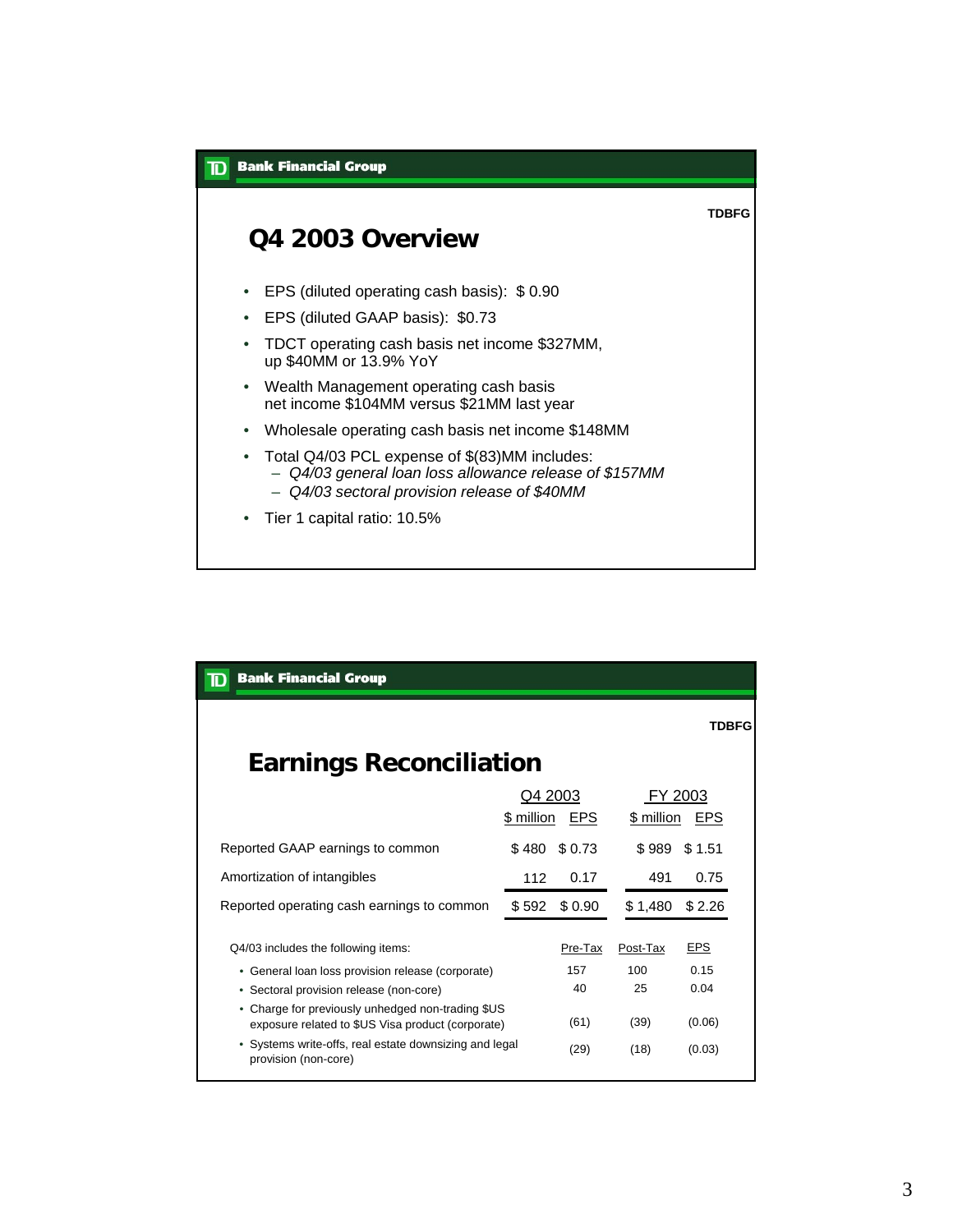| <b>Bank Financial Group</b><br>ID                                                                  |           |          |                |  |  |  |  |
|----------------------------------------------------------------------------------------------------|-----------|----------|----------------|--|--|--|--|
|                                                                                                    |           |          | <b>TDBFG</b>   |  |  |  |  |
| <b>Overview: Fiscal 2003</b>                                                                       |           |          |                |  |  |  |  |
|                                                                                                    | 2002      | 2003     | $'03$ vs $'02$ |  |  |  |  |
| Revenue                                                                                            | \$10,411  | \$10,270 | (1) %          |  |  |  |  |
| <b>PCL</b>                                                                                         | 2,925     | 186      | (94)           |  |  |  |  |
| <b>Expenses</b>                                                                                    | 6,754     | 7,592    | 12             |  |  |  |  |
| Operating Cash Net Income                                                                          | 535       | 1,567    | 193            |  |  |  |  |
| <b>Preferred Dividend</b>                                                                          | 93        | 87       | (6)            |  |  |  |  |
| Operating Cash NI to Common                                                                        | \$<br>442 | \$1,480  | 235            |  |  |  |  |
| Operating Cash EPS (diluted)                                                                       | \$0.68    | \$2.26   | 232 %          |  |  |  |  |
| <b>Operating Cash ROIC</b>                                                                         | 3.2%      | 10.5%    | 730 bps        |  |  |  |  |
| <b>Operating Cash ROE</b>                                                                          | 3.6%      | 13.0%    | 940 bps        |  |  |  |  |
| Results are on an operating cash basis and exclude \$32 million after-tax of special items in 2002 |           |          |                |  |  |  |  |

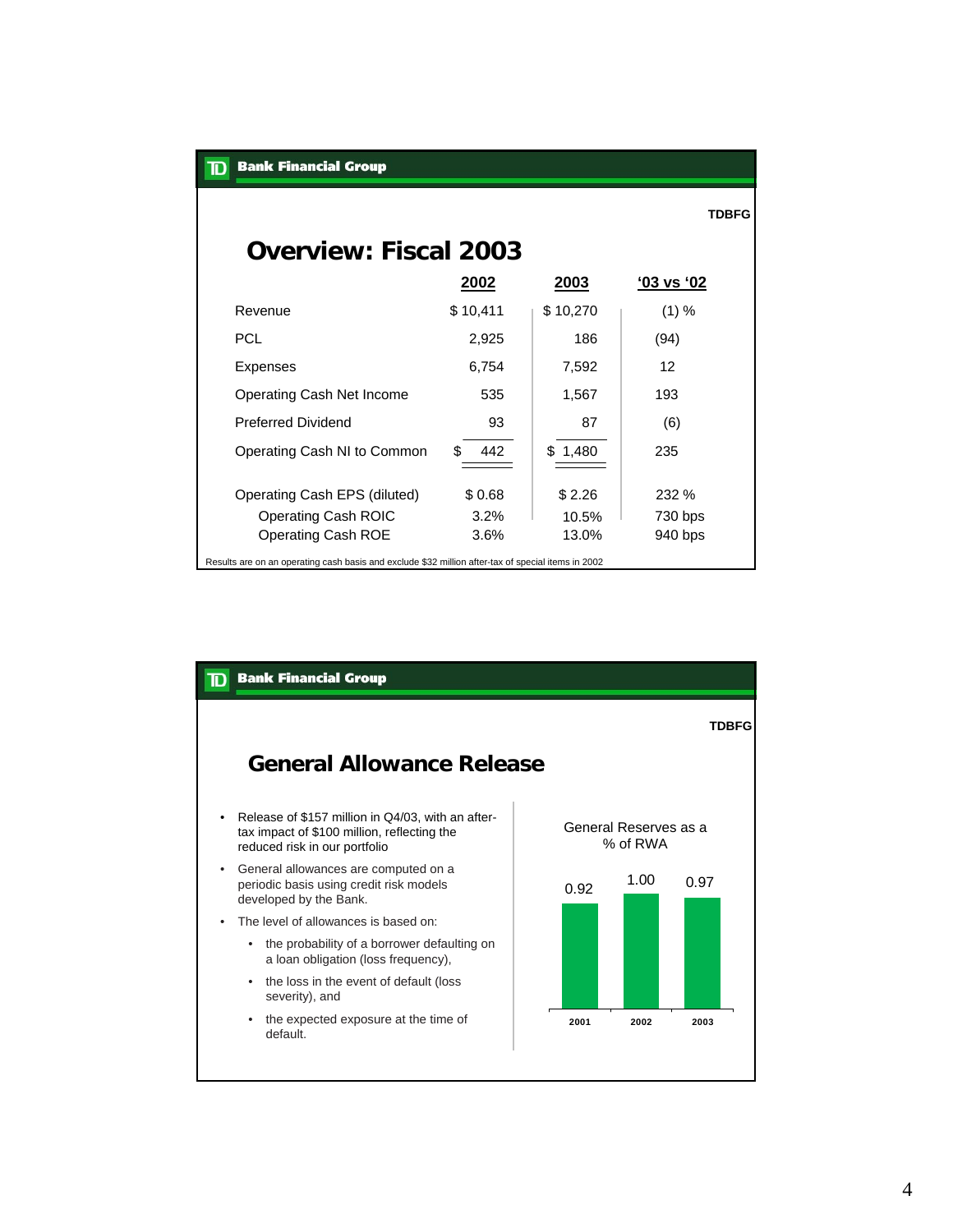

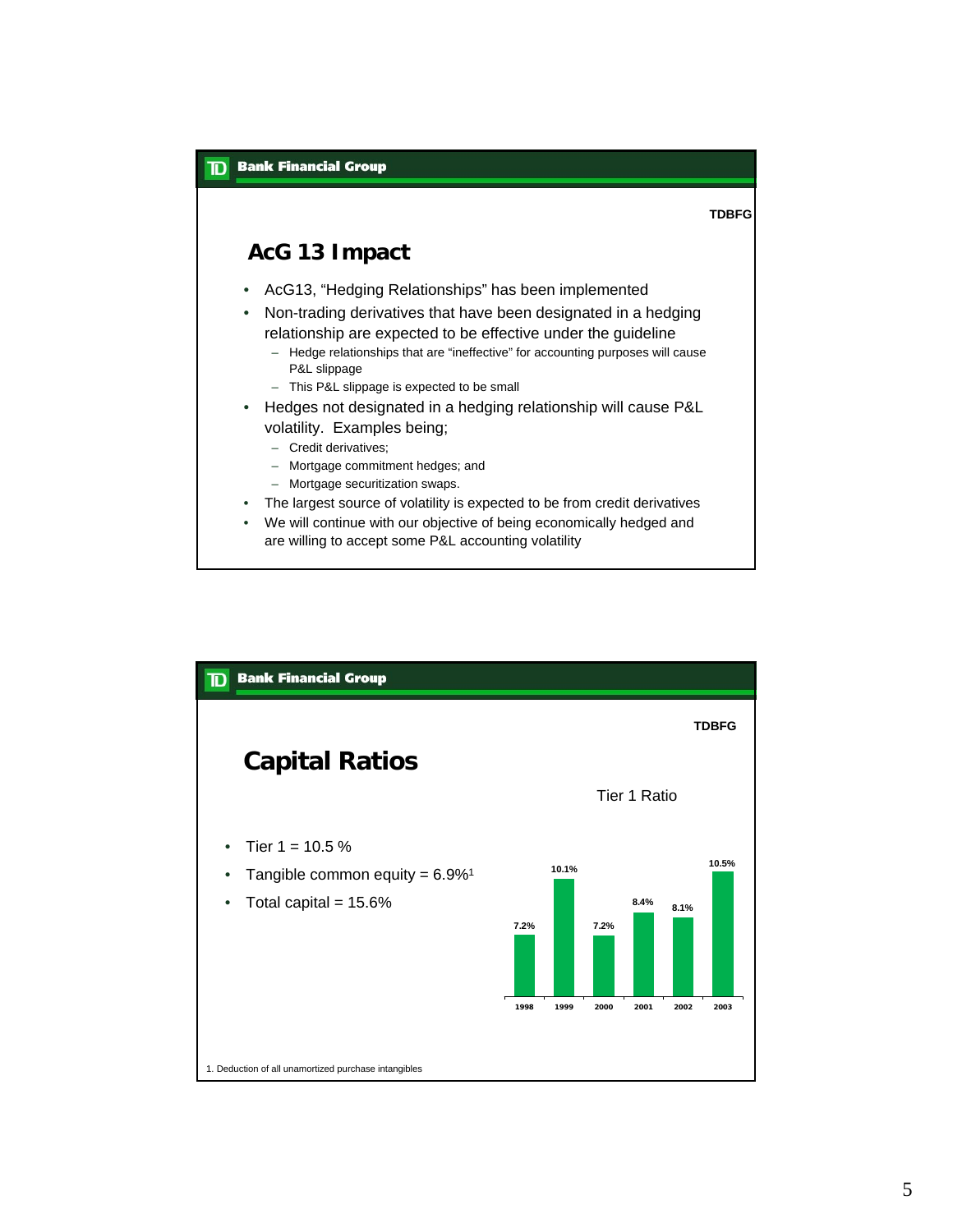

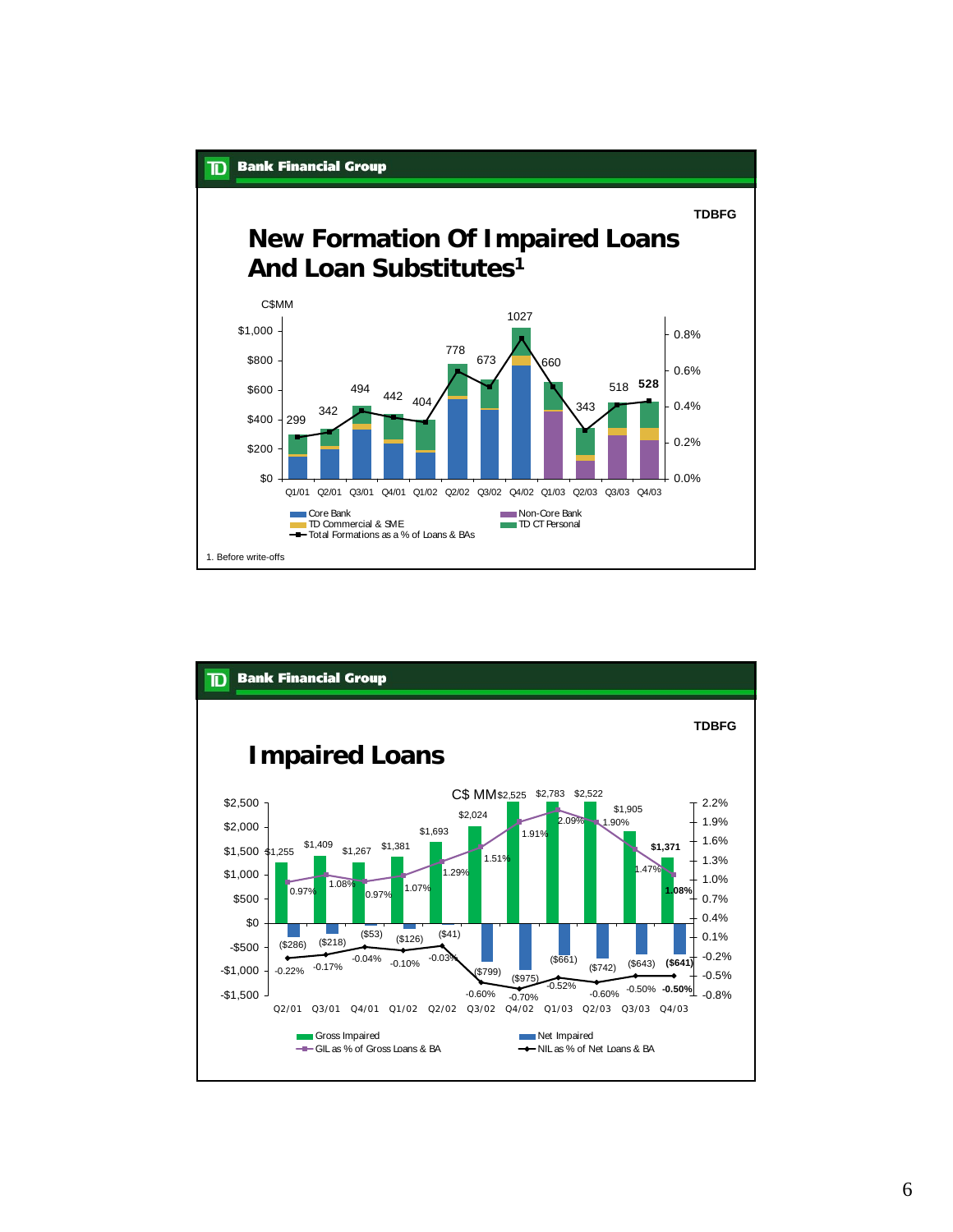

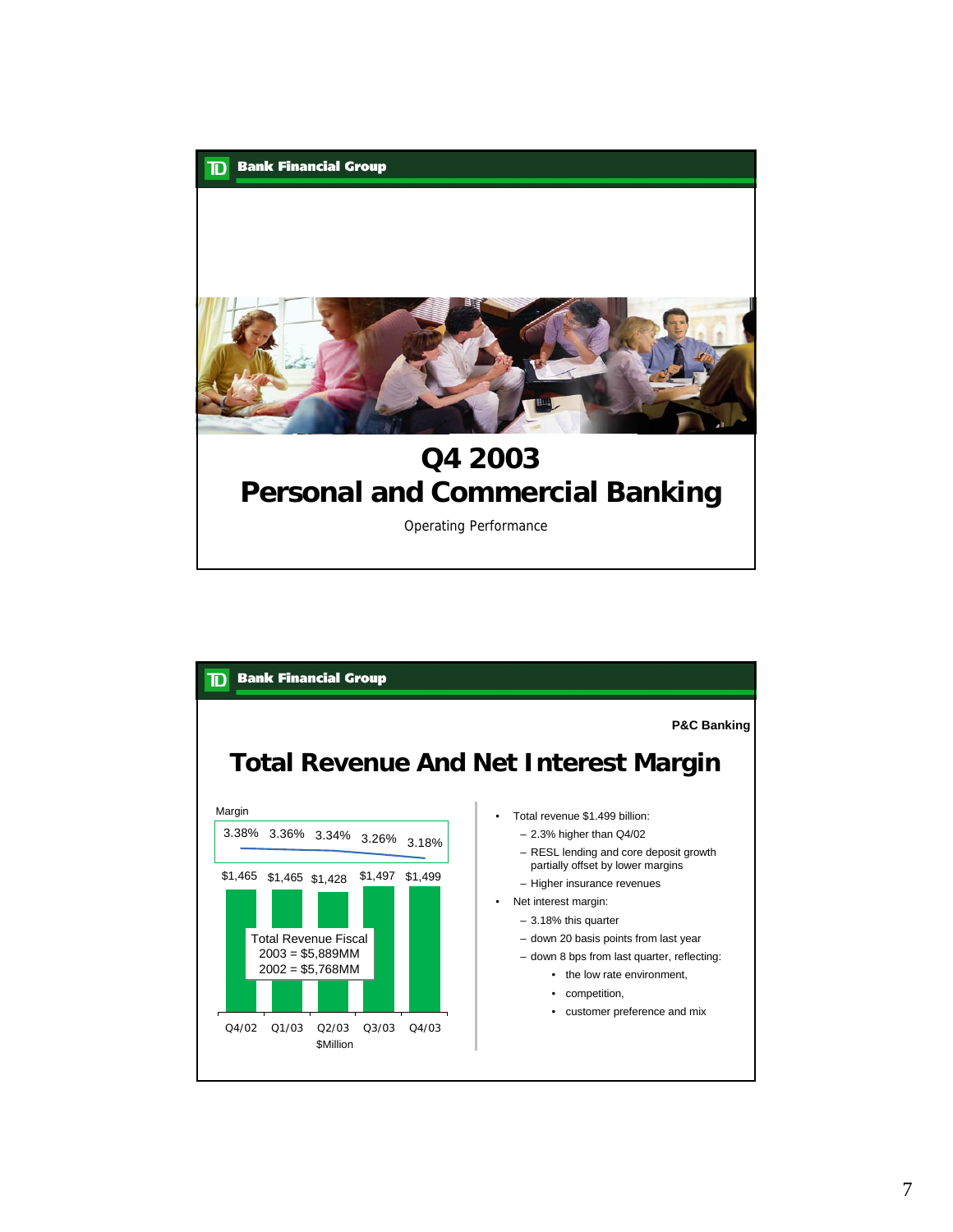

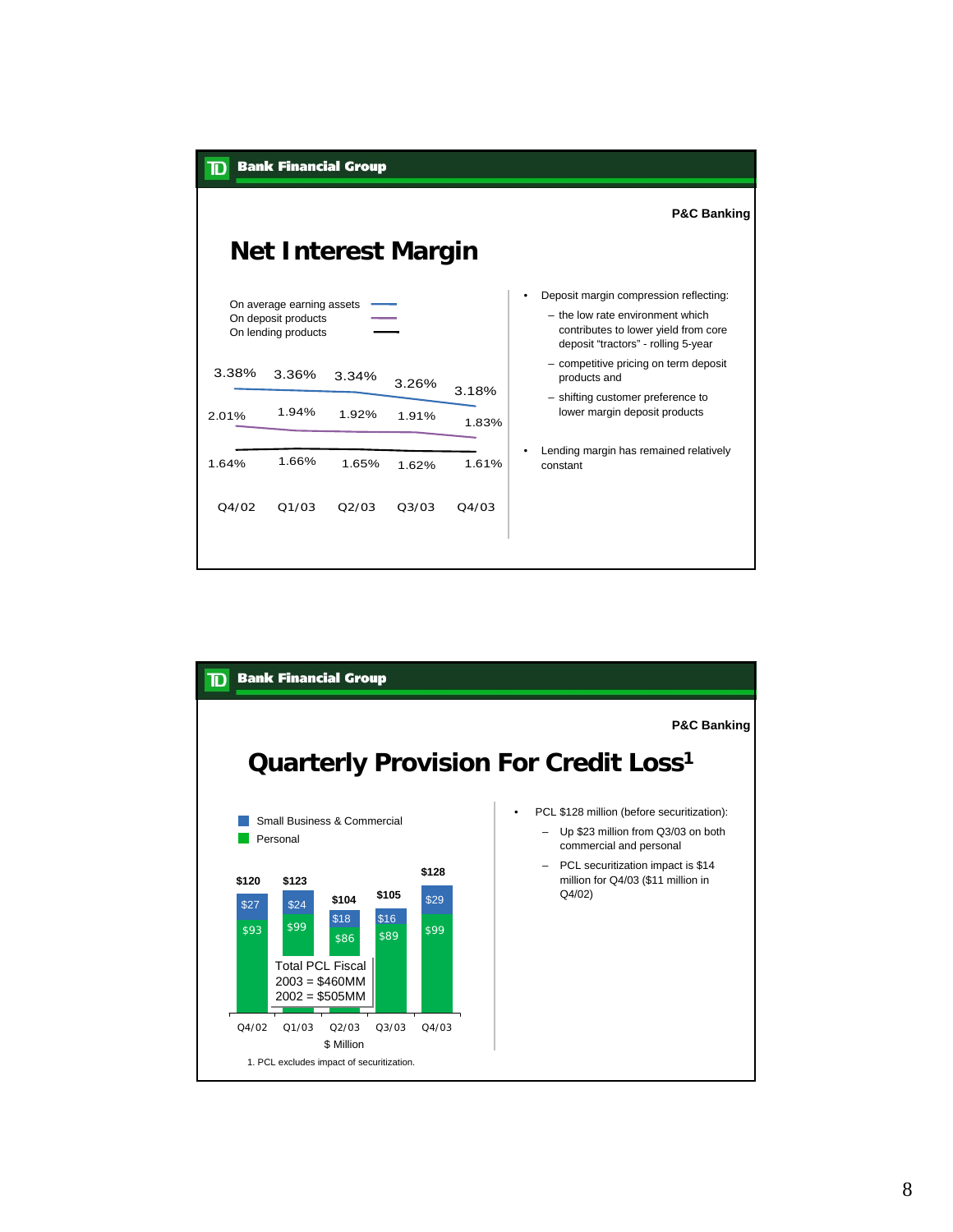

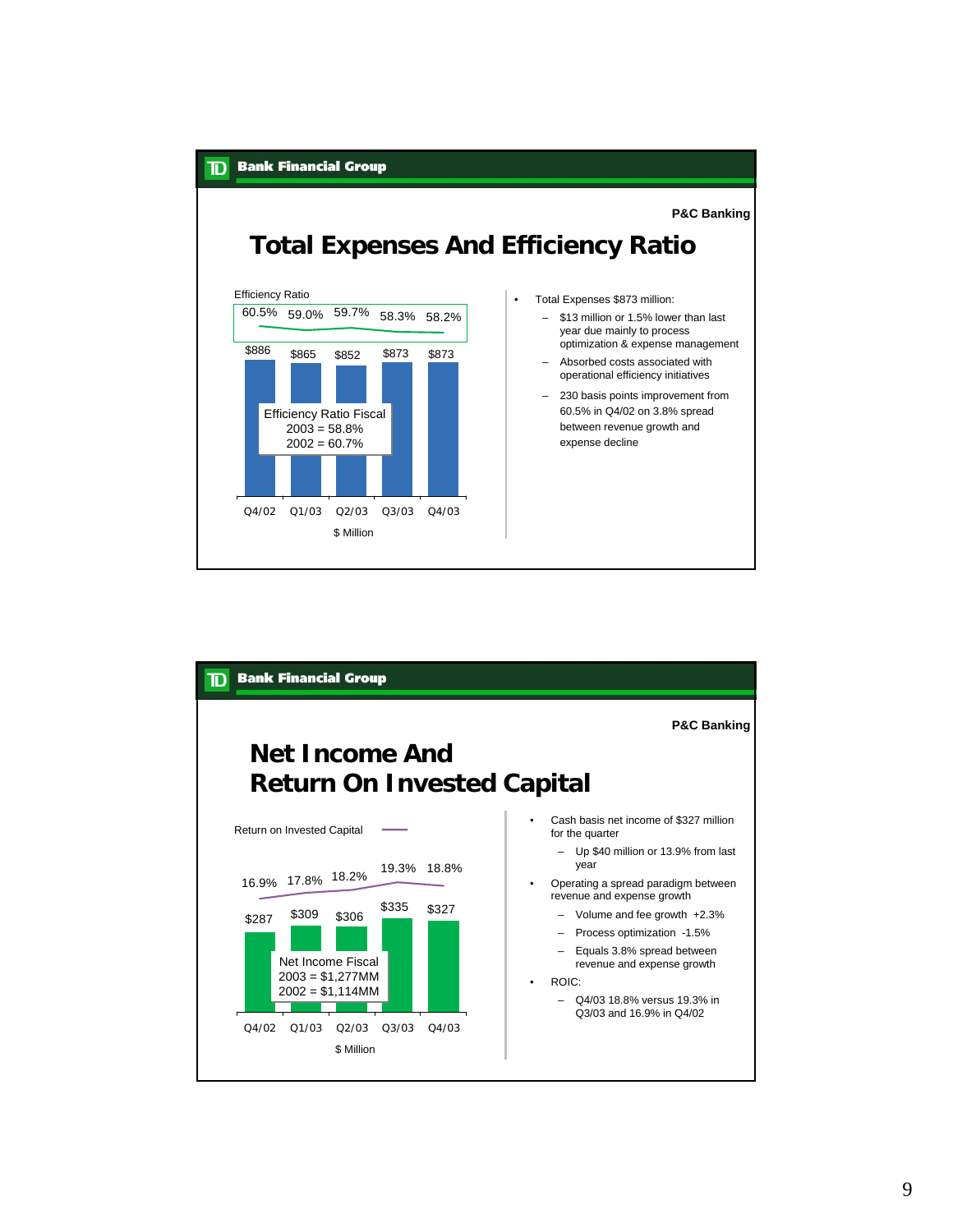

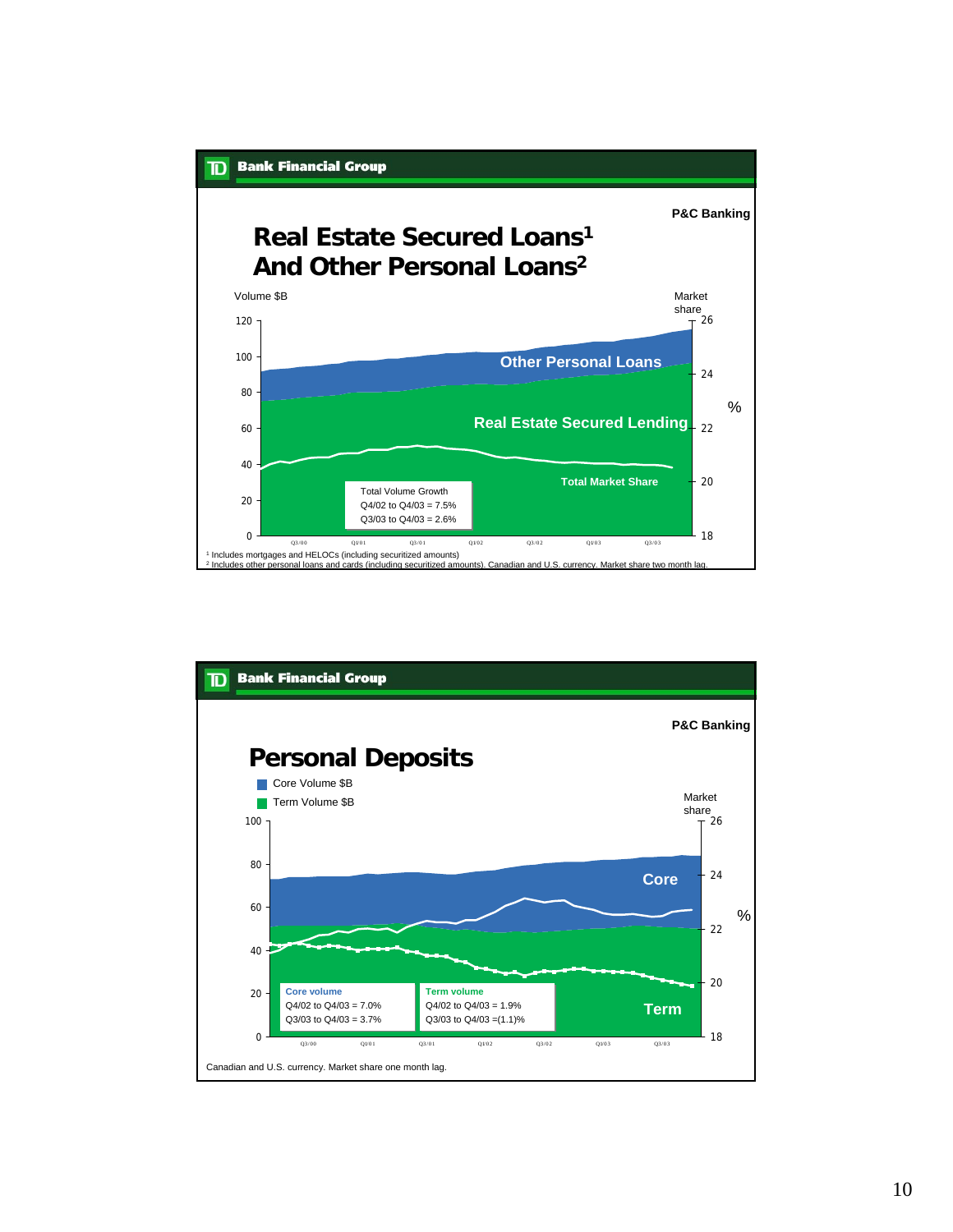

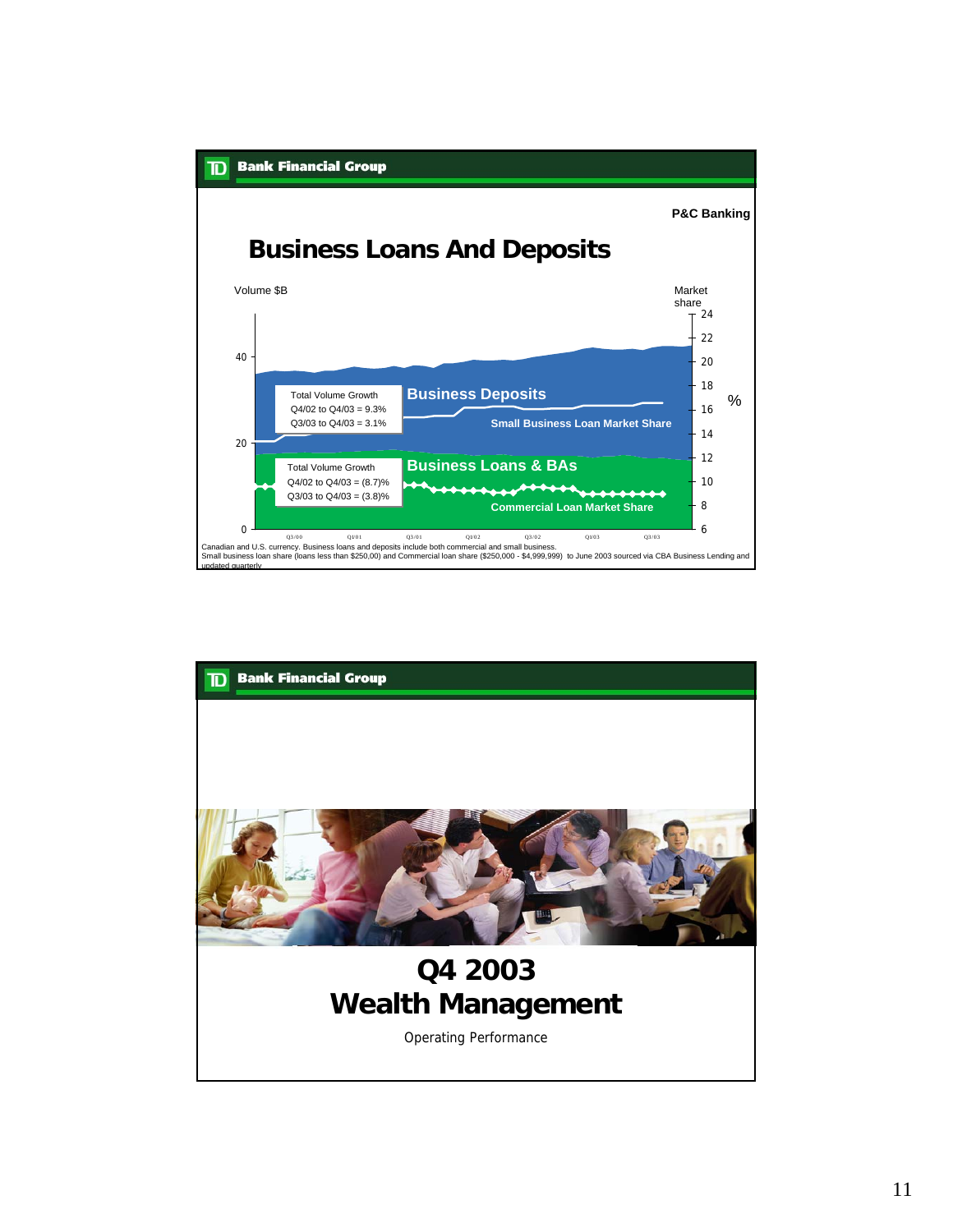

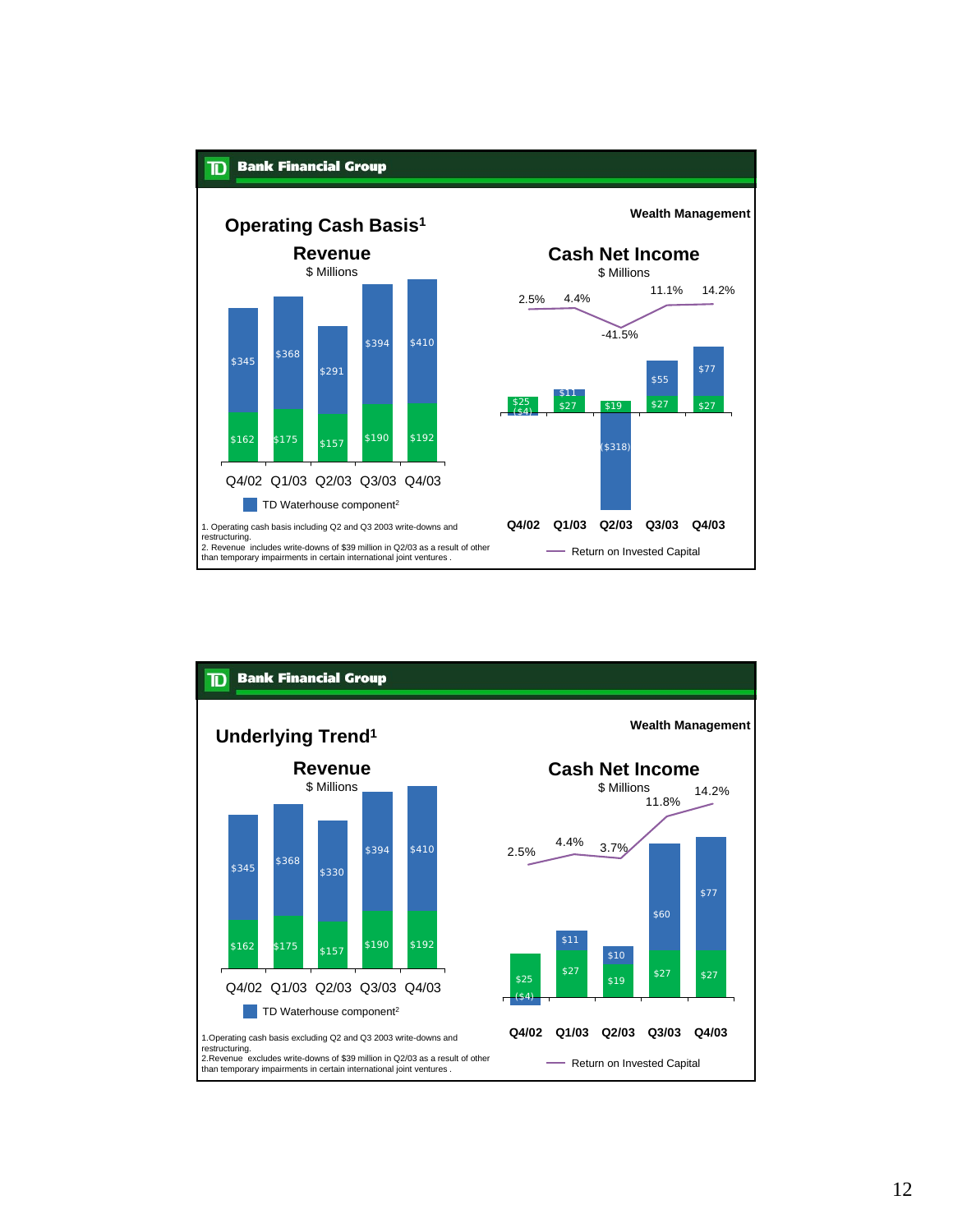

| <b>Bank Financial Group</b><br>$\mathbf T$                                       |                      |                |       |                         |
|----------------------------------------------------------------------------------|----------------------|----------------|-------|-------------------------|
| TD Waterhouse <sup>1</sup>                                                       | <b>TD Waterhouse</b> |                |       |                         |
|                                                                                  | 2002                 | 2003           |       | Yr/Yr                   |
|                                                                                  | Q4                   | Q <sub>3</sub> | Q4    | Change                  |
| Active Accounts (000)*                                                           | 3,228                | 3,076          | 3,060 | (5)%                    |
| New Accounts (000)                                                               | 87                   | 73             | 71    | (5)%                    |
| Marketing Spend (C\$MM)                                                          | \$31                 | \$16           | \$19  | (39)%                   |
| Trades/Day (000)                                                                 | 82                   | 110            | 111   | 35 %                    |
| Customer Assets* (C\$B)                                                          | \$193                | \$215          | \$222 | $15\,$<br>$\frac{9}{6}$ |
| * Represents ending amounts<br>1. TD Waterhouse self directed brokerage globally |                      |                |       |                         |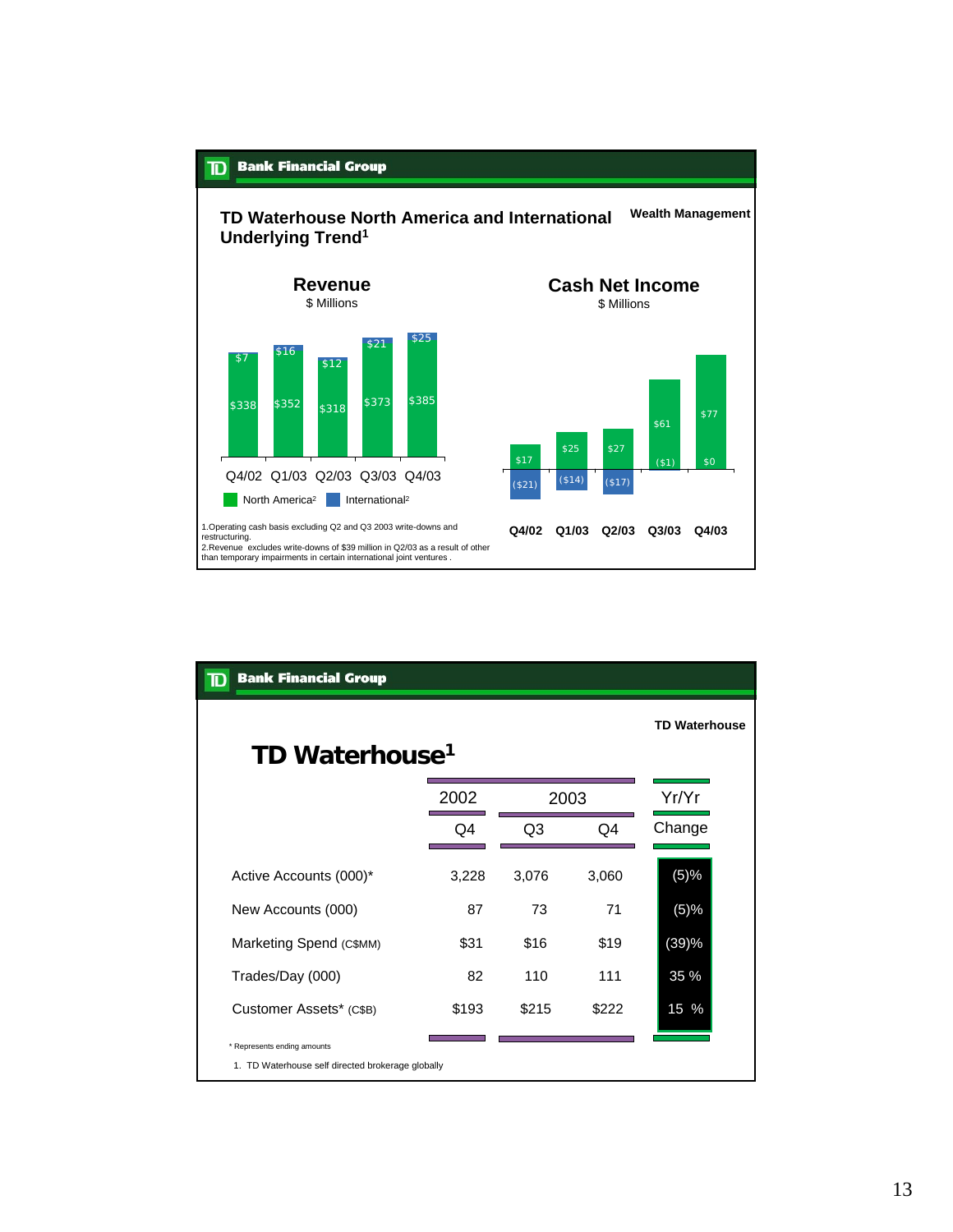

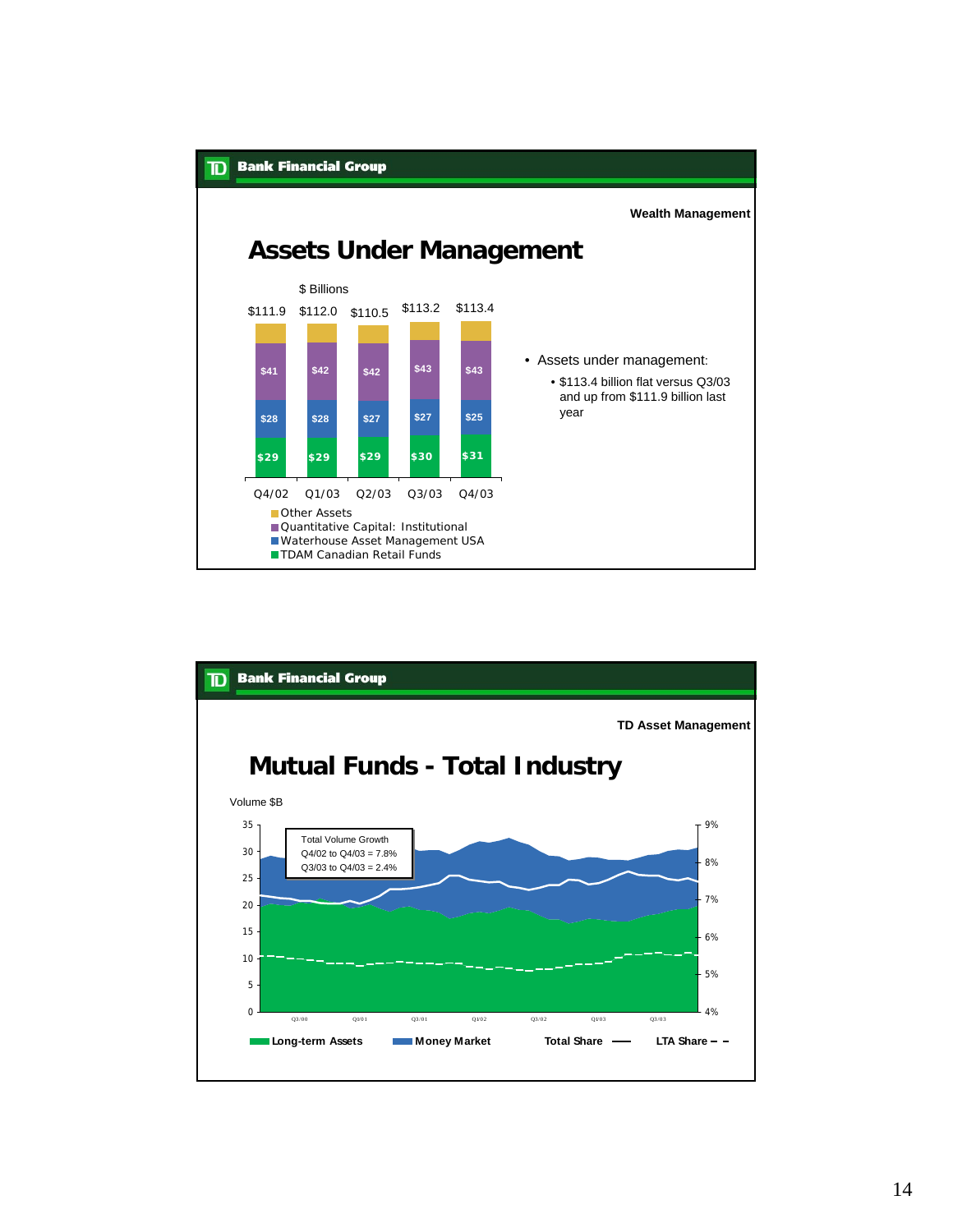

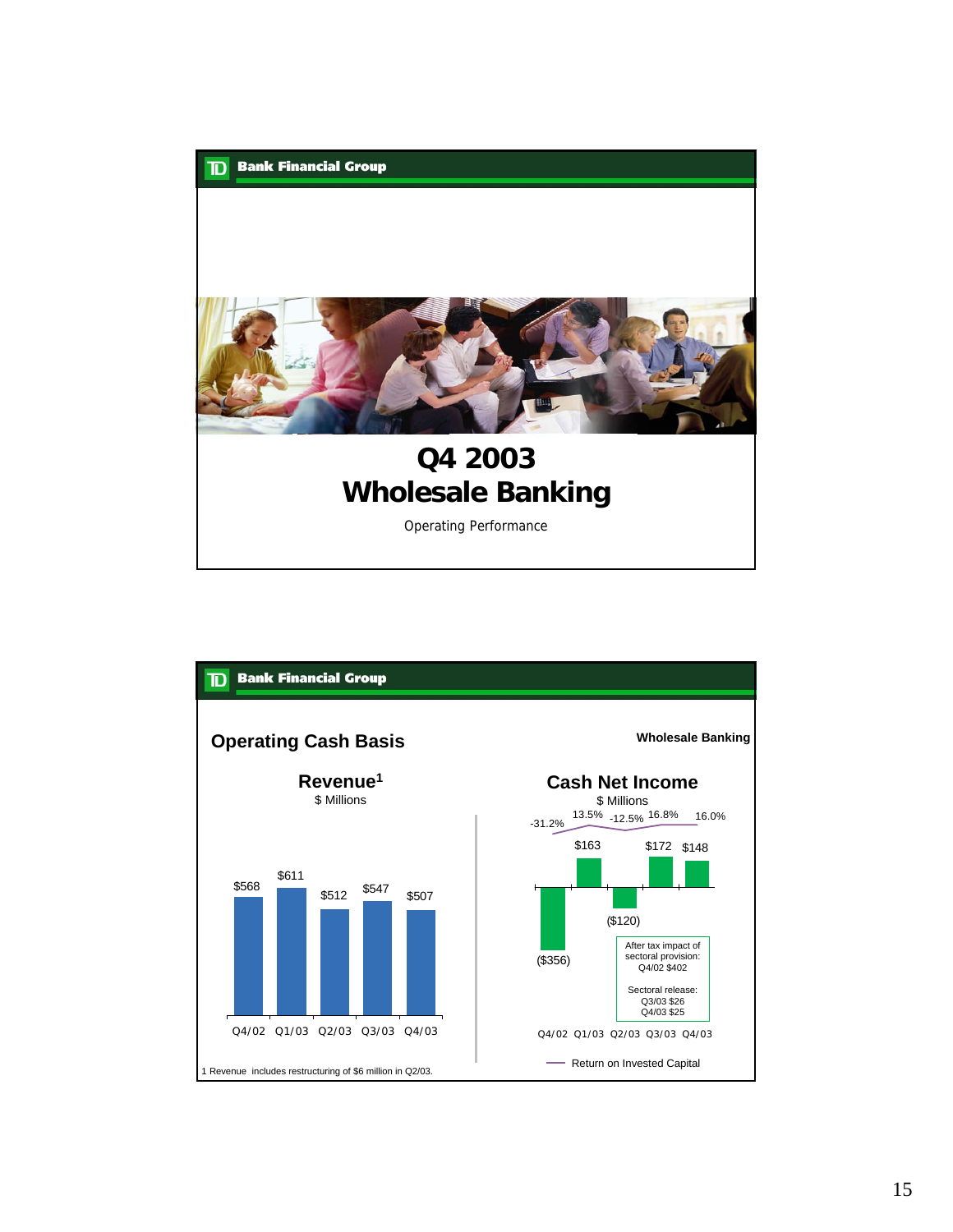

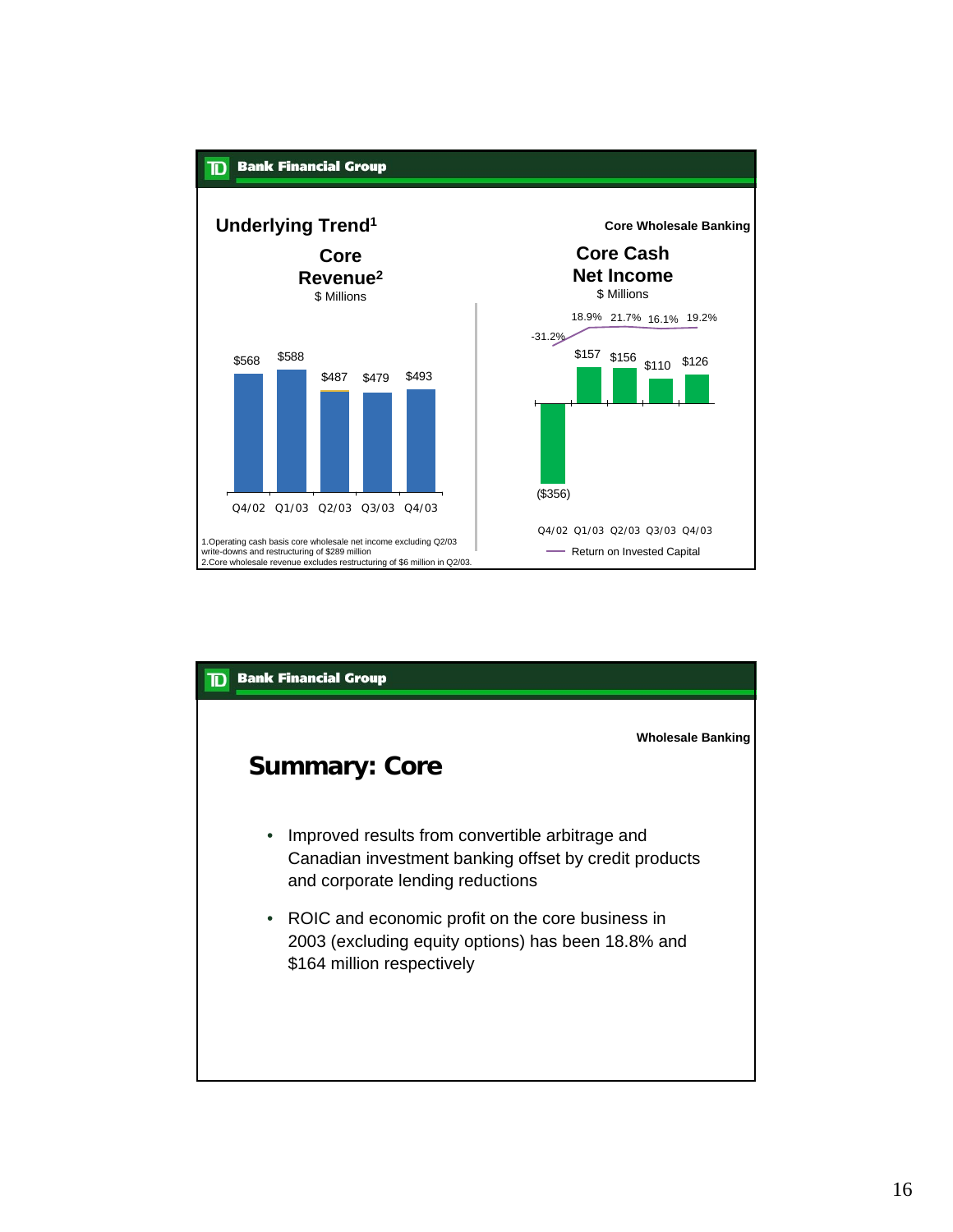

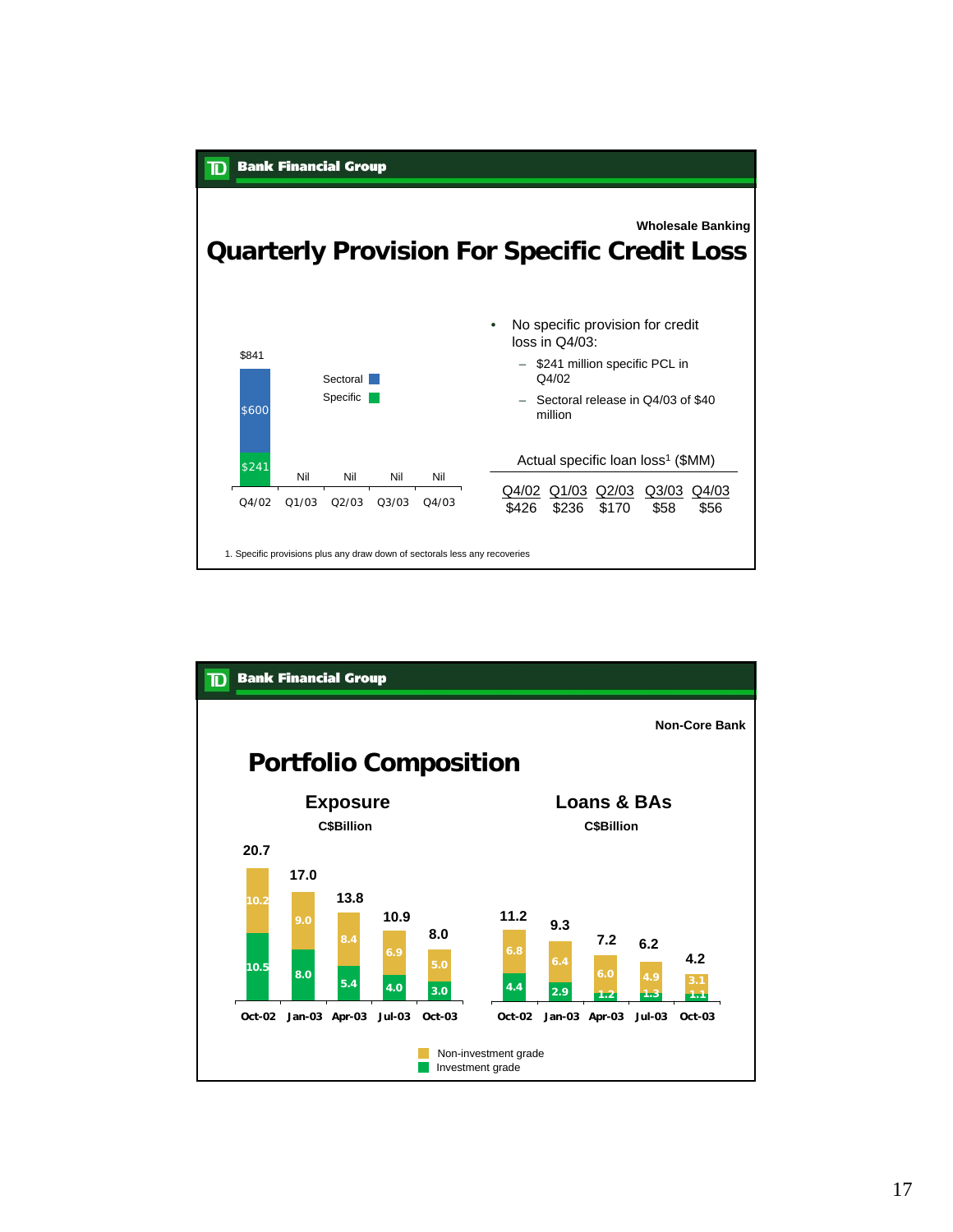| <b>Bank Financial Group</b><br>$\mathbf T$                                                                              |                          |                       |  |  |  |  |  |
|-------------------------------------------------------------------------------------------------------------------------|--------------------------|-----------------------|--|--|--|--|--|
|                                                                                                                         |                          | <b>Non-Core Bank</b>  |  |  |  |  |  |
| <b>Non-Core Portfolio Analysis</b>                                                                                      |                          |                       |  |  |  |  |  |
|                                                                                                                         | Loans & BAs <sup>1</sup> | Exposure <sup>2</sup> |  |  |  |  |  |
|                                                                                                                         |                          |                       |  |  |  |  |  |
| Balance July 31, 2003                                                                                                   | \$6,246                  | 10,932<br>\$.         |  |  |  |  |  |
| Sectoral usage for specifics                                                                                            | (76)                     | (76)                  |  |  |  |  |  |
| FX                                                                                                                      | (213)                    | (417)                 |  |  |  |  |  |
| Net reduction                                                                                                           | (1,745)                  | (2,398)               |  |  |  |  |  |
| Balance October 31, 2003                                                                                                | \$<br>4,212              | \$8,041               |  |  |  |  |  |
| Balances at October 31, 2002 were \$11,181 million for drawn loans and BA's and \$20,694 million for Total Net Exposure |                          |                       |  |  |  |  |  |

1. Loans and BAs = Loans + BAs - Specific Allowances for Credit Loss - Cash Collateral - Credit Protection.

2. Exposure = Credit Commitments + Uncommitted Utilized - Specific Allowances for Credit Loss - Cash Collateral - Credit **Protoction** 

| <b>Bank Financial Group</b>                                            |       |  |  |  |  |  |  |
|------------------------------------------------------------------------|-------|--|--|--|--|--|--|
| <b>Non-Core Bank</b><br><b>Allowances For Credit Loss - Continuity</b> |       |  |  |  |  |  |  |
| C\$MM                                                                  |       |  |  |  |  |  |  |
| Specific allowances: at Q3/03                                          | 525   |  |  |  |  |  |  |
| Write-offs                                                             | (280) |  |  |  |  |  |  |
| <b>Transfers from Sectoral</b>                                         | 76    |  |  |  |  |  |  |
| FX adjustments                                                         | (15)  |  |  |  |  |  |  |
| Specific allowances: at Q4/03                                          | 306   |  |  |  |  |  |  |
| Sectoral allowances: at 03/03                                          | 698   |  |  |  |  |  |  |
| Drawdowns of Sectoral                                                  | (76)  |  |  |  |  |  |  |
| Release of sectoral                                                    | (40)  |  |  |  |  |  |  |
| F/X and losses on loan sales                                           | (61)  |  |  |  |  |  |  |
| Recoveries                                                             | 20    |  |  |  |  |  |  |
| Total Sectoral allowances at Q4/03                                     | 541   |  |  |  |  |  |  |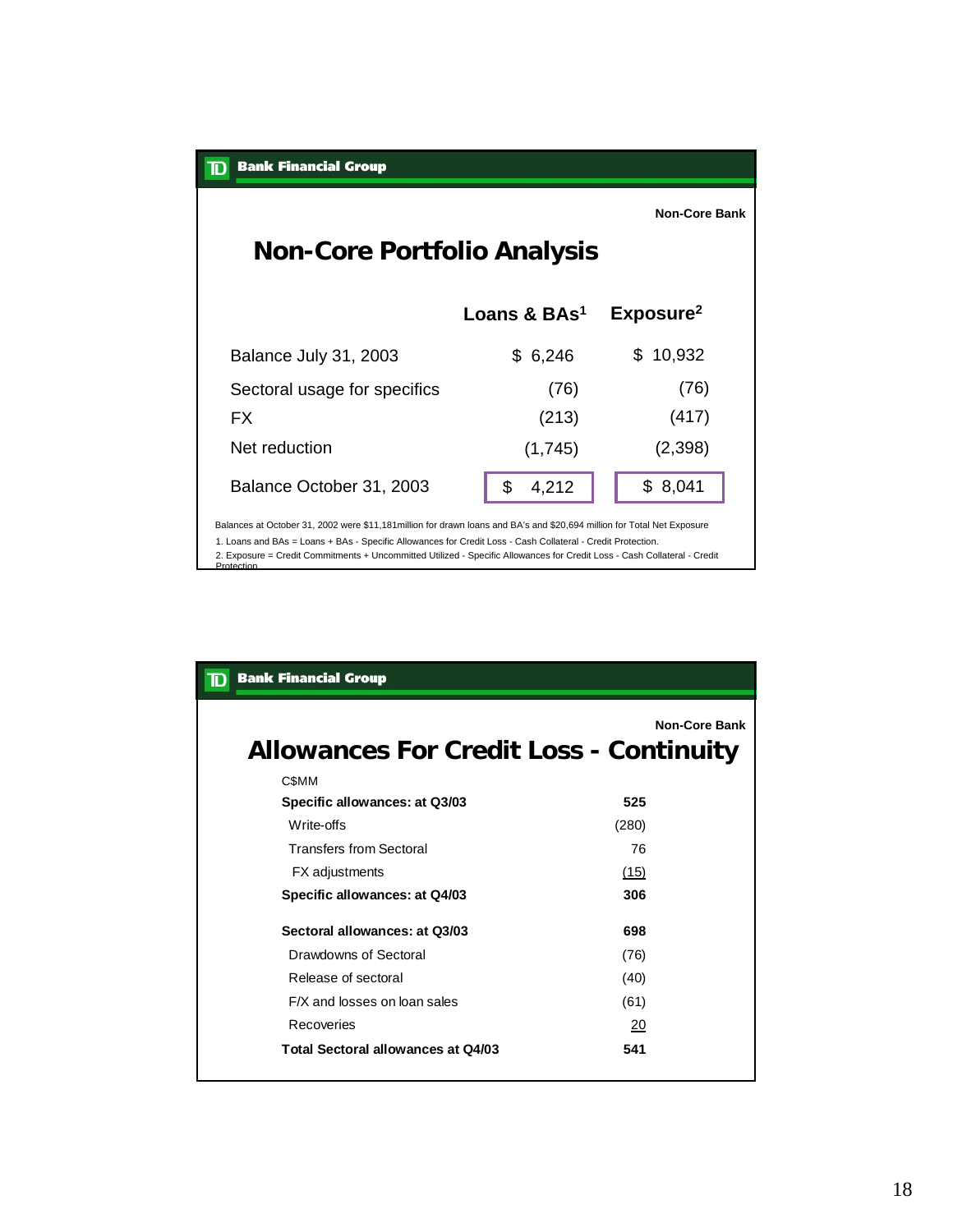| <b>D</b> Bank Financial Group |  |  |  |  |
|-------------------------------|--|--|--|--|
|-------------------------------|--|--|--|--|

#### **Reserves Held Against Non-Core Portfolio**

At October 31, 2003 **Investment Grade Non-Investment Grade Total** Gross Loans/BA before Allowances (including write-offs, less cash collateral and credit protection) 1,062 4,419 5,481 Reserves Previous Write-offs 0 1,004 1,004 Specific Allowances 0 306 306 Sectoral Allowances 0 541 541 General Allowances<sup>1</sup> 0  $\frac{0}{143}$  143 Total Reserves 0 1,994 1,994 Reserves as % of Gross Loans and BAs N/A **45%** 36% 1. No adjustment for potential further general releases Reserves as % of Gross Loans and BAs - Q3/03 39% 32% 32%

**Non-Core Bank**

| <b>Bank Financial Group</b><br>D                                    |                            |                             |       |
|---------------------------------------------------------------------|----------------------------|-----------------------------|-------|
| <b>Reserves Held Against</b><br><b>Selected Non-Core Portfolios</b> | <b>Non-Core Bank</b>       |                             |       |
| October 31, 2003<br>C\$ MM                                          | <b>Investment</b><br>Grade | Non-<br>Investment<br>Grade | Total |
| Gross Loans and BAs (net c/c, cds)                                  |                            |                             |       |
| Telecom & Non-N.A. Cable                                            | 68                         | 1,316                       | 1,384 |
| Power & Power Generation                                            | 191                        | 1.443                       | 1.634 |
| Other Classified Accounts                                           | $\overline{0}$             | 1,240                       | 1,240 |
| Total                                                               | 259                        | 3.999                       | 4.258 |
| Reserves                                                            |                            |                             |       |
| Previous Write-offs                                                 |                            | 1,004                       | 1,004 |
| <b>Specific Allowances</b>                                          |                            | 306                         | 306   |
| Sectoral Allowances                                                 |                            | 541                         | 541   |
| General Allowances <sup>1</sup>                                     |                            | 143                         | 143   |
| <b>Total Reserves</b>                                               |                            | 1,994                       | 1,994 |
| Reserves as % of Gross Loans and BAs                                |                            | 50%                         | 47%   |
| Reserves as % of Gross Loans and BAs - Q3/03                        |                            | 45%                         | 42%   |
| 1. No adjustment for potential further general releases             |                            |                             |       |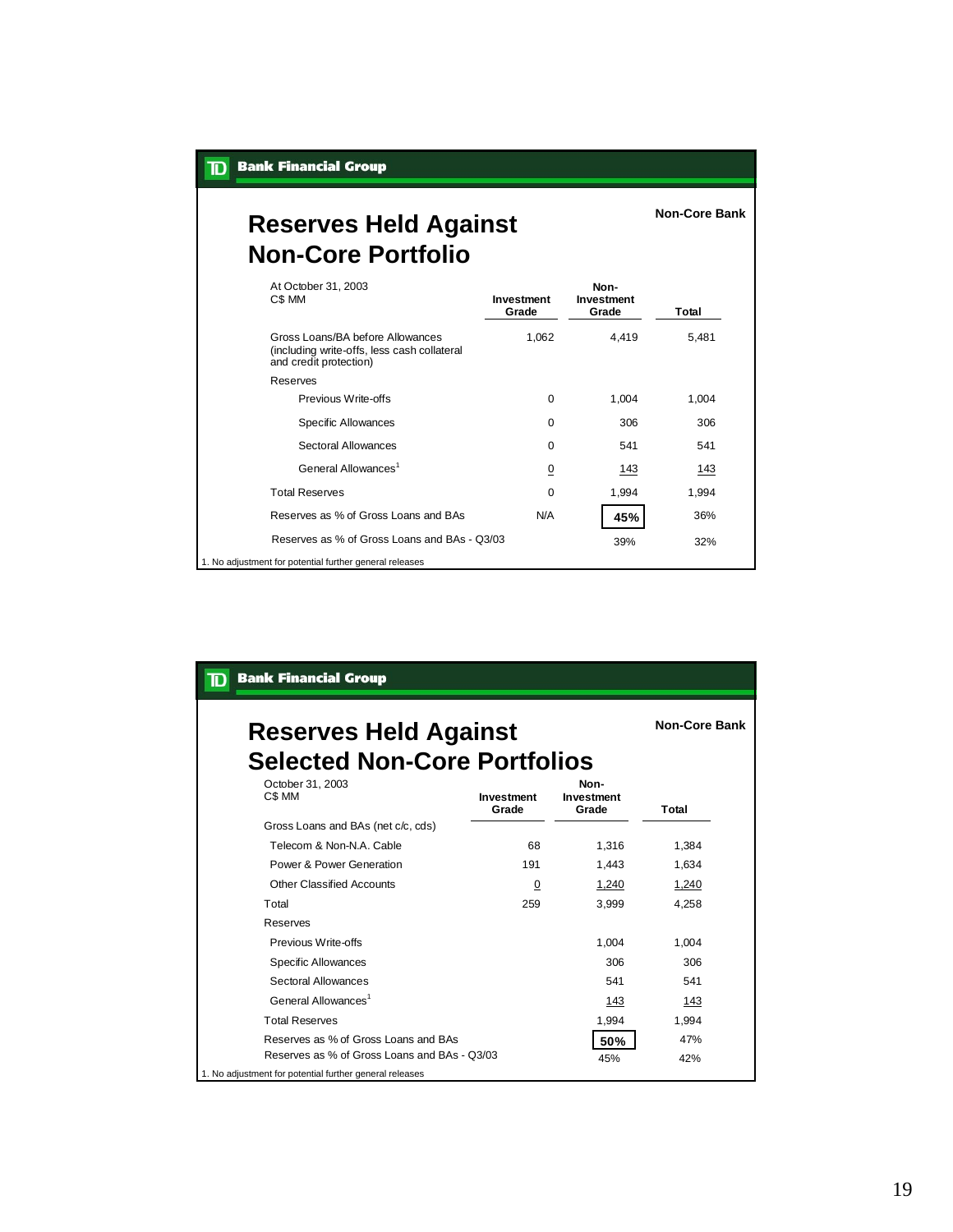

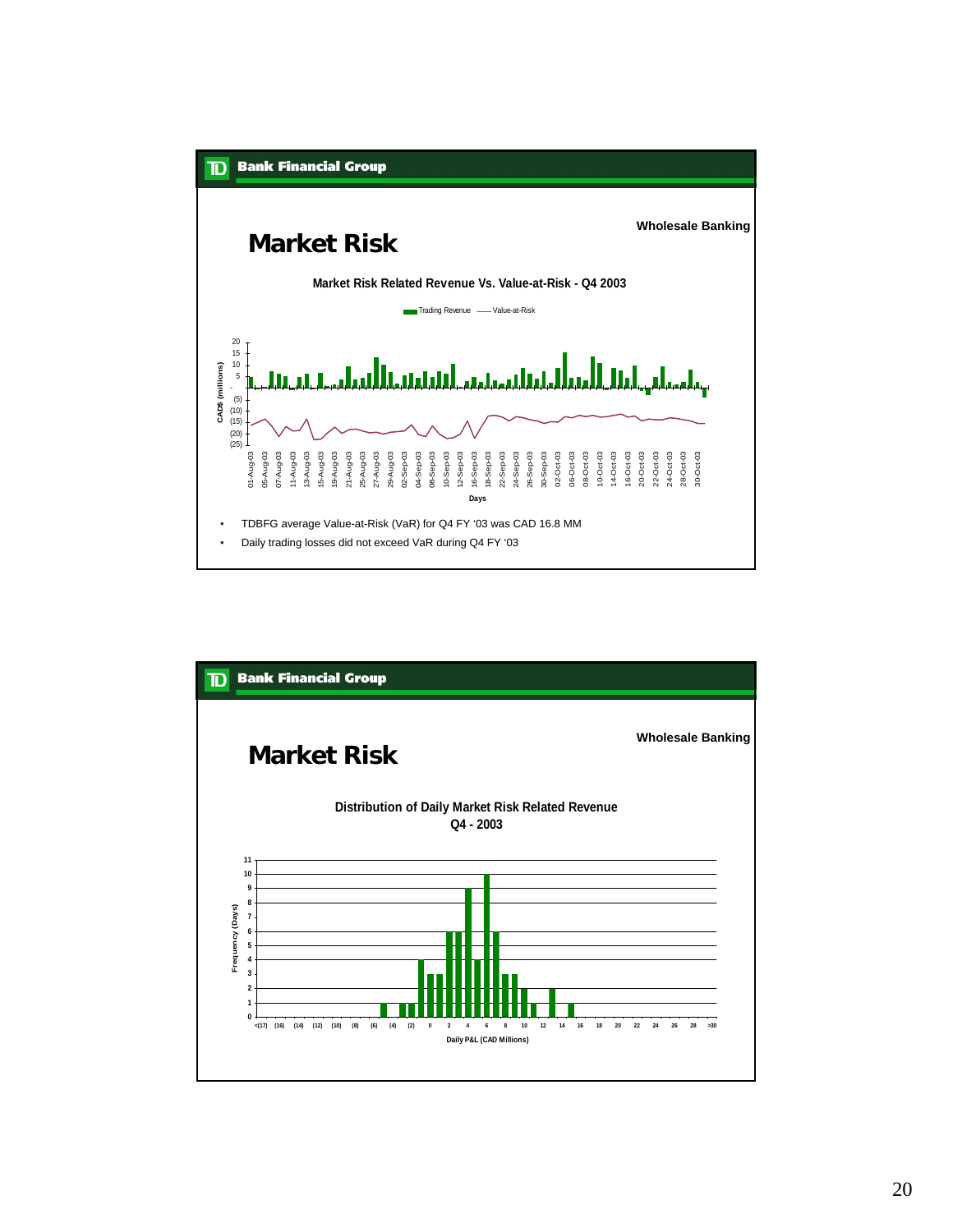

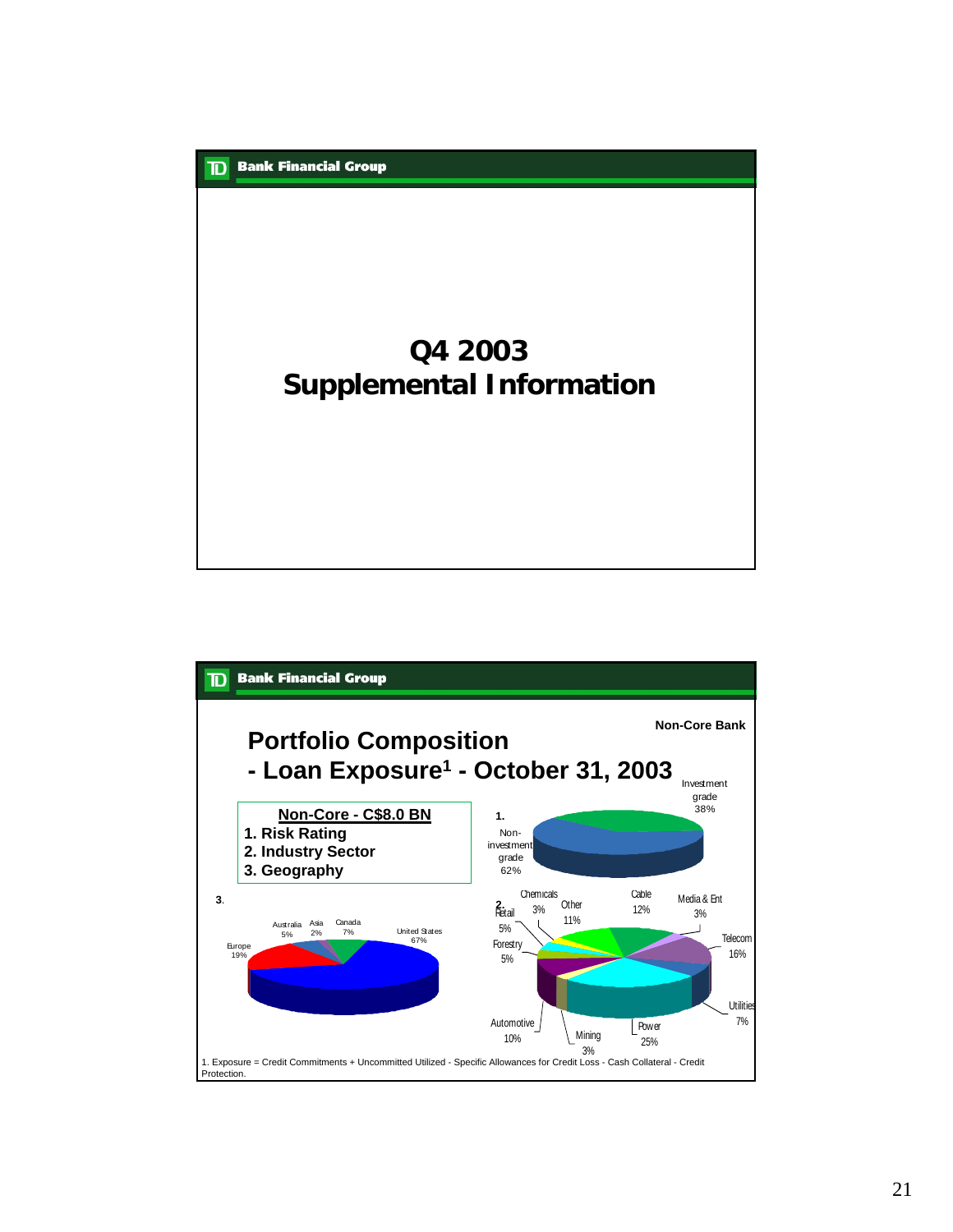

| <b>Bank Financial Group</b>                                                                                             |                                                 |                                                |                                                |                      |  |  |  |
|-------------------------------------------------------------------------------------------------------------------------|-------------------------------------------------|------------------------------------------------|------------------------------------------------|----------------------|--|--|--|
| Telecom & Cable - Net Loans and BAs                                                                                     |                                                 |                                                |                                                | <b>Non-Core Bank</b> |  |  |  |
| October 31, 2003<br>C\$MM                                                                                               | Investment<br>Grade                             | Non-<br><b>Investment</b><br>Grade             | Total                                          |                      |  |  |  |
| <b>Telephone Requlated</b><br>Unregulated Telephone<br>CLEC                                                             | 26<br>$\Omega$                                  | 46<br>45                                       | 72<br>45                                       |                      |  |  |  |
| Long Haul Fibre<br>Paging<br><b>Wireless</b><br>Other<br><b>Total Unregulated Telephone</b><br><b>Telecom Equipment</b> | $\Omega$<br>$\Omega$<br>42<br>$rac{0}{42}$<br>0 | 53<br>$\Omega$<br>176<br><u>79</u><br>353<br>0 | 53<br>$\Omega$<br>218<br>$\frac{79}{395}$<br>0 |                      |  |  |  |
| <b>Total Telecom</b>                                                                                                    | 68                                              | 399                                            | 467                                            |                      |  |  |  |
| Non-N.A. Cable<br>N.A. Cable<br><b>Total Telecom and Cable</b>                                                          | $\Omega$<br>$\Omega$<br>68                      | 452<br>252<br>1,103                            | 452<br>252<br>1,171                            |                      |  |  |  |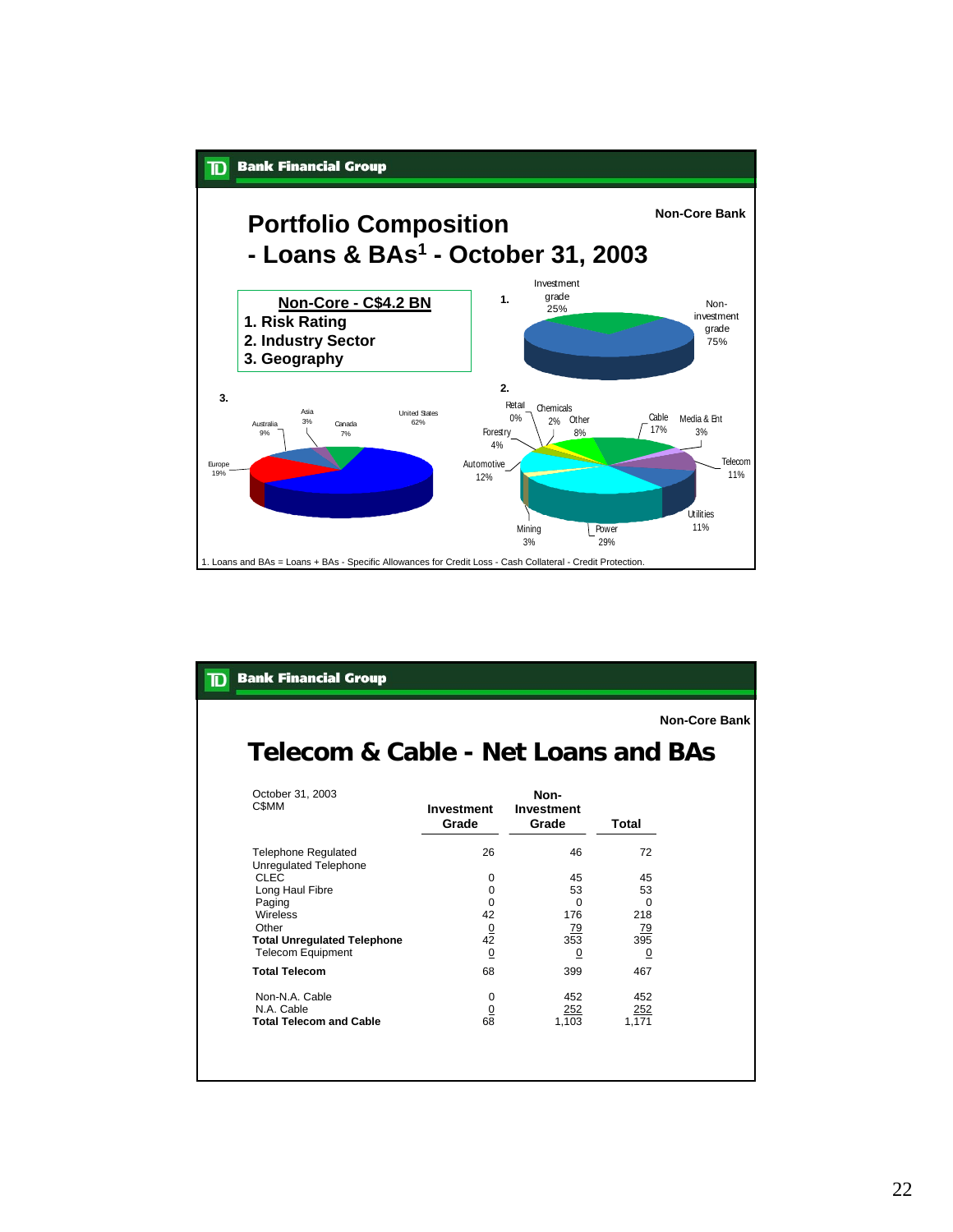| <b>Bank Financial Group</b>     |                                                                                                   |                             |     |                                                  |                 |         |                      |  |
|---------------------------------|---------------------------------------------------------------------------------------------------|-----------------------------|-----|--------------------------------------------------|-----------------|---------|----------------------|--|
| <b>Telecom - Reserves</b>       |                                                                                                   |                             |     |                                                  |                 |         | <b>Non-Core Bank</b> |  |
| October 31, 2003<br><b>CSMM</b> | Gross L&BA <sup>1</sup>                                                                           | Gross Impaired <sup>1</sup> |     | W/Os,<br>Allowances,<br>Adjustments <sup>2</sup> | Net<br>Impaired | Reserve |                      |  |
|                                 | \$MM                                                                                              | \$ MM                       | %   | \$MM                                             | \$MM            | %       |                      |  |
| <b>CLEC</b>                     | 117                                                                                               | 73                          | 62  | 73                                               | 0               | 100     |                      |  |
| Long Haul Fibre                 | 279                                                                                               | 254                         | 91  | 227                                              | 27              | 89      |                      |  |
| Paging                          | $\mathbf 0$                                                                                       | $\mathbf 0$                 | N/A | 0                                                | 0               | N/A     |                      |  |
| Wireless                        | 253                                                                                               | 23                          | 9   | 13                                               | 10              | 57      |                      |  |
| Other                           | 187                                                                                               | 127                         | 68  | 107                                              | 20              | 84      |                      |  |
| <b>Total Telecom</b>            | 836                                                                                               | 477                         | 57  | 420                                              | 57              | 88      |                      |  |
|                                 | 1. Before prior write-offs. 2. Cash Collateral, Credit Protection, MTM on impaired accounts only. |                             |     |                                                  |                 |         |                      |  |

| <b>Bank Financial Group</b><br>TD                                   |                            |                                    |       |                      |  |  |  |
|---------------------------------------------------------------------|----------------------------|------------------------------------|-------|----------------------|--|--|--|
| <b>Power &amp; Power Generation</b><br>- Net Loans and BAs          |                            |                                    |       | <b>Non-Core Bank</b> |  |  |  |
| October 31, 2003<br>C\$MM                                           | <b>Investment</b><br>Grade | Non-<br><b>Investment</b><br>Grade | Total |                      |  |  |  |
| Individual generation projects<br>with power purchase<br>agreements | 132                        | 325                                | 457   |                      |  |  |  |
| Diversified generation                                              | 29                         | 636                                | 665   |                      |  |  |  |
| Diversified utility                                                 | 30                         | 58                                 | 88    |                      |  |  |  |
| <b>Total Power and Power</b><br>Generation                          | 191                        | 1.019                              | 1.210 |                      |  |  |  |
| Utility - Regulated power<br>trans./distr.                          | 67                         | 72                                 | 139   |                      |  |  |  |
|                                                                     | 258                        | 1,091                              | 1,349 |                      |  |  |  |
|                                                                     |                            |                                    |       |                      |  |  |  |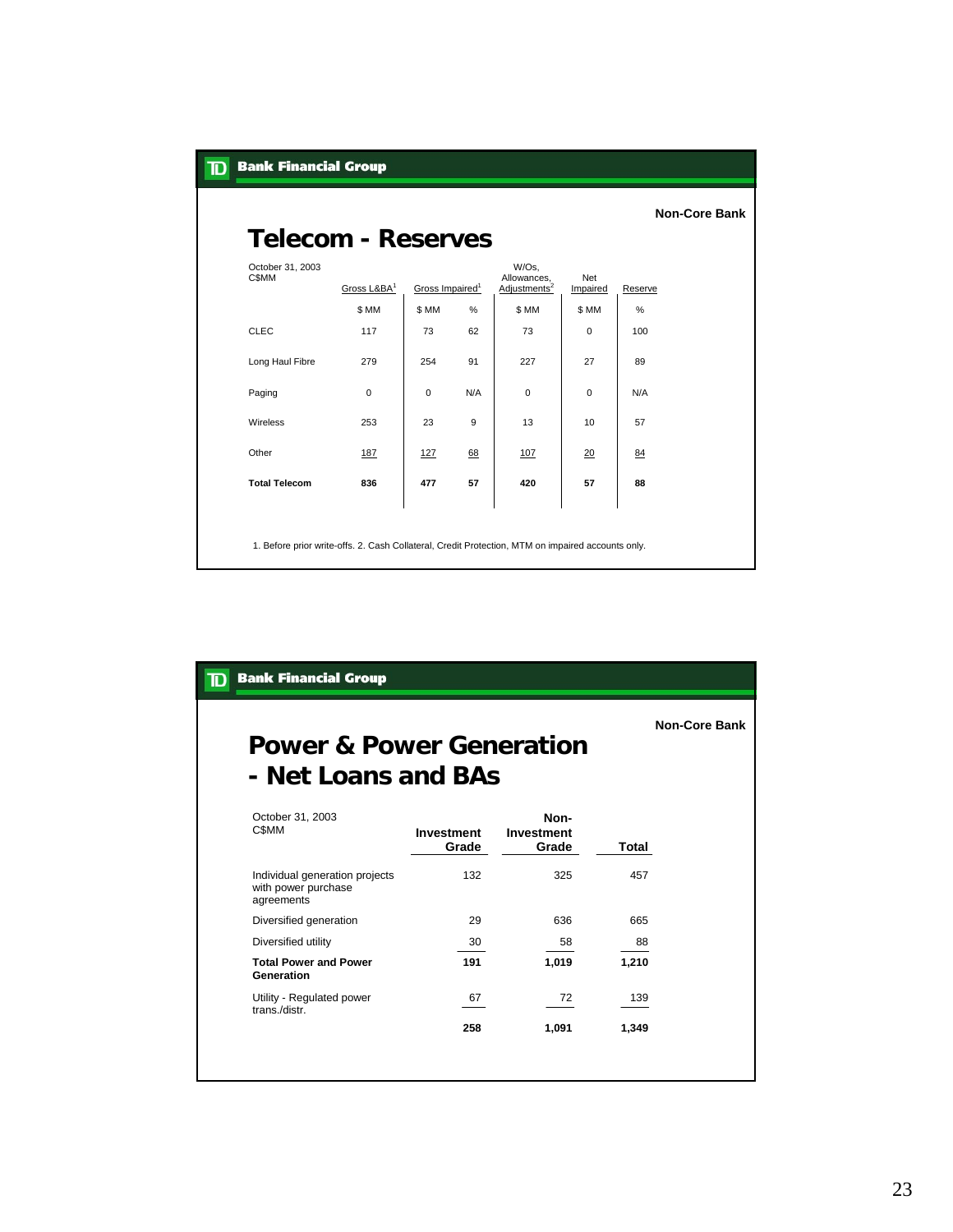| <b>Bank Financial Group</b><br>${\bf D}$                            |                                                                                                   |                             |      |                                                  |                 |                      |  |
|---------------------------------------------------------------------|---------------------------------------------------------------------------------------------------|-----------------------------|------|--------------------------------------------------|-----------------|----------------------|--|
| <b>Power &amp; Power Generation - Reserves</b>                      |                                                                                                   |                             |      |                                                  |                 | <b>Non-Core Bank</b> |  |
| October 31, 2003<br><b>CSMM</b>                                     | Gross L&BA1                                                                                       | Gross Impaired <sup>1</sup> |      | W/Os,<br>Allowances,<br>Adjustments <sup>2</sup> | Net<br>Impaired | Reserve              |  |
|                                                                     | \$MM                                                                                              | \$MM                        | $\%$ | \$ MM                                            | \$MM            | $\frac{9}{6}$        |  |
| Individual generation projects<br>with power purchase<br>agreements | 559                                                                                               | 121                         | 22   | 98                                               | 23              | 81                   |  |
| Diversified generation                                              | 936                                                                                               | 494                         | 53   | 272                                              | 222             | 55                   |  |
| Diversified utility                                                 | 189                                                                                               | 101                         | 54   | 104                                              | (3)             | 103                  |  |
| Sub-total                                                           | 1.684                                                                                             | 716                         | 43   | 474                                              | 242             | 66                   |  |
| Utility-Regulated power<br>trans./distr.                            | 153                                                                                               |                             |      |                                                  |                 |                      |  |
| <b>Total Power</b>                                                  | 1,837                                                                                             | 716                         | 39   | 474                                              | 242             | 66                   |  |
|                                                                     | 1. Before prior write-offs. 2. Cash Collateral, Credit Protection, MTM on impaired accounts only. |                             |      |                                                  |                 |                      |  |

|  | <b>TO</b> Bank Financial Group |  |
|--|--------------------------------|--|
|  |                                |  |

**Total Bank**

## **Telecom and Cable - Net Loans and BAs**

| October 31, 2003<br>C\$MM          | <b>Investment</b><br>Grade | Non-<br><b>Investment</b><br>Grade | Total    |
|------------------------------------|----------------------------|------------------------------------|----------|
| <b>Telephone Regulated</b>         | 109                        | 46                                 | 155      |
| Unregulated Telephone              |                            |                                    |          |
| <b>CLEC</b>                        | 0                          | 45                                 | 45       |
| Long Haul Fibre                    | 0                          | 53                                 | 53       |
| Paging                             | O                          | 0                                  | $\Omega$ |
| Wireless                           | 126                        | 242                                | 368      |
| Other                              | $\mathbf{1}$               | 112                                | 113      |
| <b>Total Unregulated Telephone</b> | 127                        | 452                                | 579      |
| <b>Telecom Equipment</b>           | 0                          | 0                                  | 0        |
| <b>Total Telecom</b>               | 236                        | 498                                | 734      |
| Non-N.A. Cable                     | 0                          | 452                                | 452      |
| N.A. Cable                         | $\Omega$                   | 626                                | 626      |
| <b>Total Telecom and Cable</b>     | 236                        | 1,576                              | 1,812    |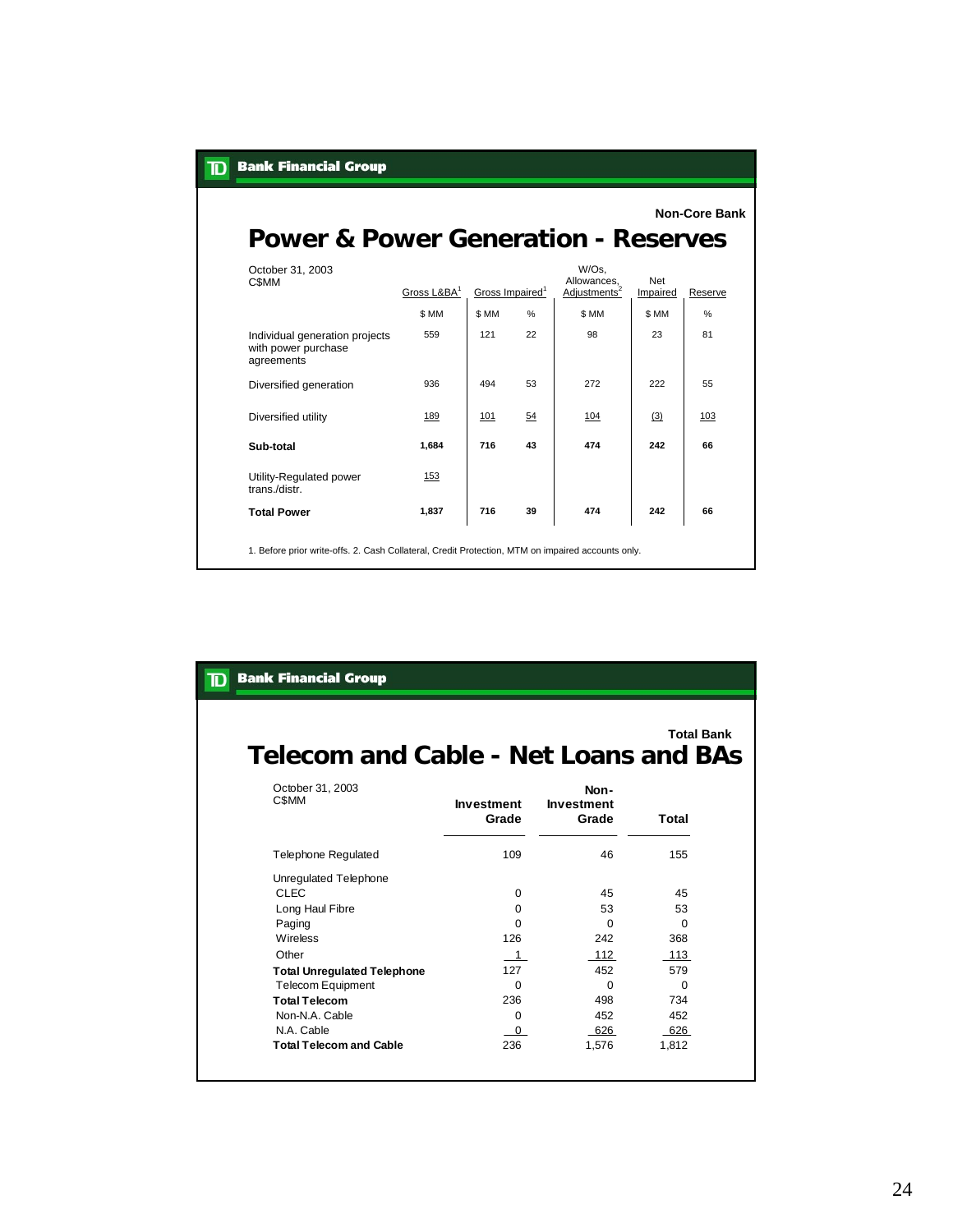| <b>Bank Financial Group</b><br>TD     |                     |                             |                  |
|---------------------------------------|---------------------|-----------------------------|------------------|
| Telecom and Cable - Net Loans and BAs |                     |                             | <b>Core Bank</b> |
| October 31, 2003<br><b>CSMM</b>       | Investment<br>Grade | Non-<br>Investment<br>Grade | Total            |
| <b>Telephone Requlated</b>            | 83                  | 0                           | 83               |
| Unregulated Telephone                 |                     |                             |                  |
| CLEC.                                 | $\Omega$            | $\Omega$                    | 0                |
| Long Haul Fibre                       | $\Omega$            | $\Omega$                    | 0                |
| Paging                                | $\Omega$            | $\Omega$                    | $\Omega$         |
| Wireless                              | 84                  | 66                          | 150              |
| Other                                 | <u>1</u>            | $\overline{33}$             | 34               |
| <b>Total Unregulated Telephone</b>    | 85                  | 99                          | 184              |
| <b>Telecom Equipment</b>              | $\Omega$            | $\Omega$                    | $\Omega$         |
| <b>Total Telecom</b>                  | 168                 | 99                          | 267              |
| Non-N.A. Cable                        | $\Omega$            | $\Omega$                    | $\Omega$         |
| N.A. Cable                            | $\overline{0}$      | 374                         | 374              |
| <b>Total Telecom and Cable</b>        | 168                 | 473                         | 641              |

| <b>Bank Financial Group</b><br>TD                                   |                            |                                    |       |                   |
|---------------------------------------------------------------------|----------------------------|------------------------------------|-------|-------------------|
| <b>Power &amp; Power Generation -</b><br><b>Net Loans and BAs</b>   |                            |                                    |       | <b>Total Bank</b> |
| October 31, 2003<br><b>CSMM</b>                                     | <b>Investment</b><br>Grade | Non-<br><b>Investment</b><br>Grade | Total |                   |
| Individual generation projects<br>with power purchase<br>agreements | 245                        | 325                                | 570   |                   |
| Diversified generation                                              | 29                         | 636                                | 665   |                   |
| Diversified utility                                                 | 371                        | 58                                 | 429   |                   |
| <b>Total Power and Power</b><br>Generation                          | 645                        | 1,019                              | 1,664 |                   |
| Regulated power trans./distr.                                       | 121                        | 72                                 | 193   |                   |
|                                                                     | 766                        | 1,091                              | 1,857 |                   |